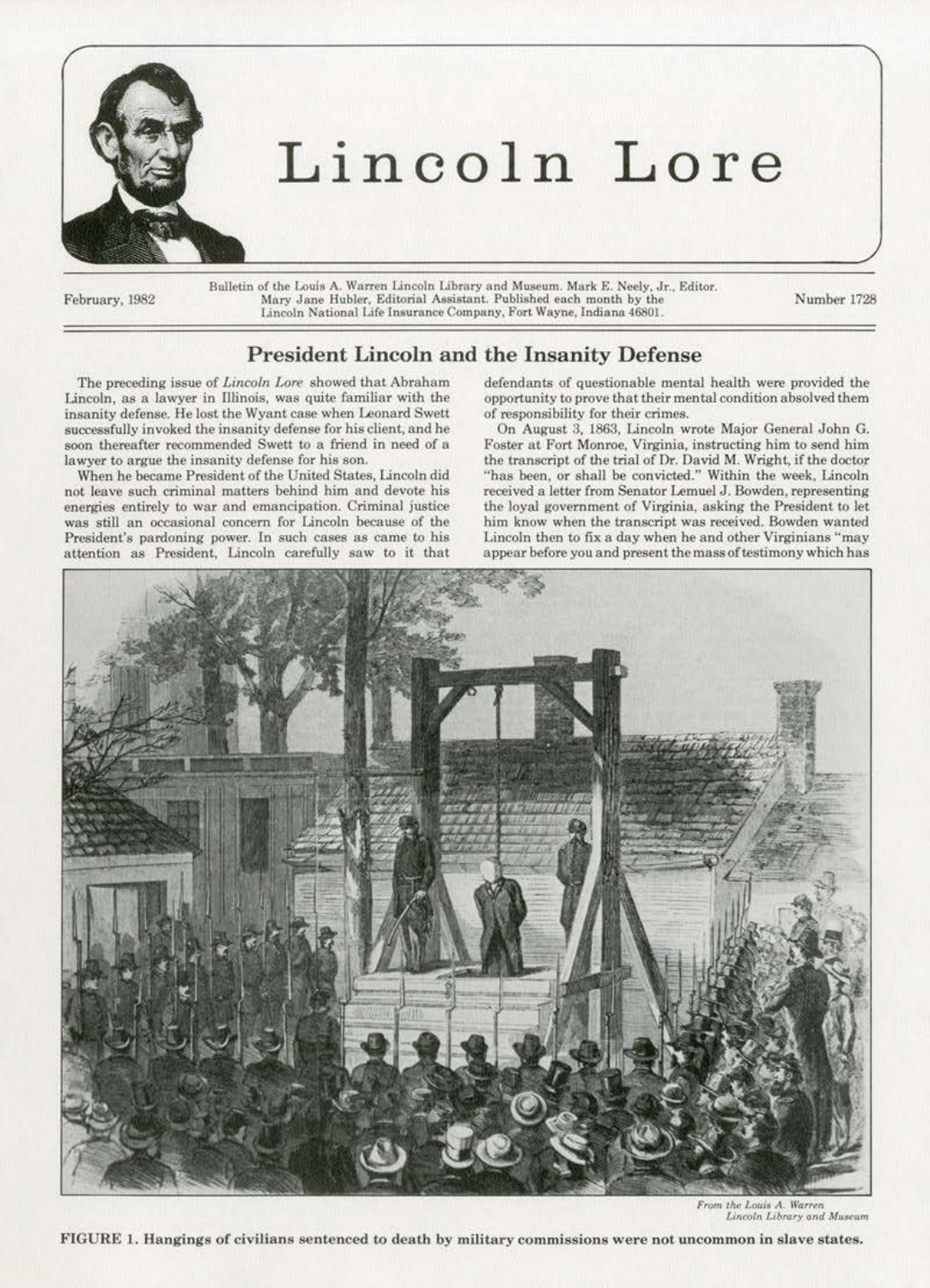been taken to prove the insanity of Doctor Wright, and also to present such statements in regard to the manner of conducting his trial, and to the facilities afforded him for making anything like a fair defense, as the facts of the case will justify." On the 28th Lincoln was "ready to hear them."

The gentlemen from Virginia apparently came to Washington right away, and what they told Lincoln must have been something like this. David M. Wright was a respected phygician who had practiced in Norfolk, Virginia, since 1854. Bom in North Carolina, be was a medical graduate from the University of Pennsylvania. He had a son in the Confederate service from whom he had not heard since the Battle of Gettysburg, July 1-3, 1863. On July lllh at 4:00 in the afternoon, Dr. Wright encountered Lieutenant Anson L. Sanborn on Main Street in Norfolk. The lieutenant was marching at the head of a column of the First U.S. Colored Volunteers. Wright ran to his home, got a pistol, and insulted the lieutenant. Sanborn declared the doctor under arrest, and Wright shot him twice at point-blank range. Sanborn died and the provost marshal arrested Wright. He was tried by a military commission which refused to allow an insanity defense, despite evidence that Dr. Wright was noted for giving very peculiar prescriptions for his patients, that he was under the strain of worry about his son, and that his very moderate political views were inadequate to account for his sudden decision to murder the leader of some black troops in Virginia. The commission convicted him of murder and sentenced him to hang.

President Lincoln was not about to condone an execution prescribed by a military commission which followed no prescribed laws and which denied the defendant one of the standard protections of the law. He thought immediately of getting Dr. Charles H. Nichols of the Government Asylum for the Insane, in Washington, to review the case, but Secretary of State William H. Seward informed the President on September 2nd that Nichols's ''surroundings are so disloyal as to shake public confidence in himself." Seward recommended Dr. John P. Gray of Utica, New York, instead.

William H. Seward had a commendable record on issues involving insanity. *As* early as J843, his interest in the plight of the insane was well enough known that Dorothea Lynde Dix, the famous reformer, came to Auburn, New York, Seward's home town, to seek advice on her campaign to improve the treatment of the mentally ill. In 1846 he defended Henry Wyatt, a Negro accused of murder. on the grounds that he was insane. He lost the case, and Wyatt was sentenced to hang. He also defended a more sensational murderer, William F'reeman, also a Negro, who slayed four people in an innocent farmer's home in 1846. Seward also invoked the insanity defense in this case, and he and the opposing counsel, Democratic politician John Van Buren (son of the President), called numerous doctors to testify. The jury found Freeman guilty. The New York Supreme Court later overturned both verdicts.

Dr. John P. Gray was one of the most eminent specialists in mental medicine in the country. Seward knew him as the Superintendent of the Utica State Asylum and consultant to the state asylum for the criminally insane in Auburn, but he was also editor of the *American Journal of Insanity,* the official organ of the nineteenth-century equivalent of the American Psychiatric Association. He frequently testified in trials involving persons who claimed to be insane.

On September lOth President Lincoln assigned Dr. Gray his duties in the Wright case. The doctor was to go to Fort Monroe "and take in writing all evidence which may be offered on behalf of Dr. Wright and against him, and any, in addition, which you may find within your reach, and deem pertinent; all said evidence to be directed to the question of Dr. Wright's sanity or insanity, and not to any other questions; you to preside, with power to exclude evidence which shall appear to you clearly not pertinent to the question." The key phrase may well have been "you to preside"; Lincoln was giving this case strictly a civilian review. He did not want to follow the rules of a military commission. The commanding officer at Fort Monroe was to have an officer present to act "as Judge Advocate or Prossecuting Attorney,'' but otherwise he was to assist Gray and be sure to notify Senator Bowden or one of his Virginia associates.

Dr. Gray ca lled thirteen witnesses for Wright and thirteen for the government, and he interviewed Dr. Wright for about two hours. He learned a great deal about this curious murderer. As a boy, Wright had had a horror of blood and could not shoot birds; yet he became a physician. Early in his life, he had rather Northern ideas about slavery, especially for a man born and raised in North Carolina. He owned a few slaves himself but allowed them to select new masters and sold all of them.

Later, Dr. Wright changed his mind, deciding that slavery was in accordance with the scriptures and best suited the true welfare of the black race. He had Negro servants by the time of the Civil War and a farm in North Carolina which was worked by slaves. He was consistently kind to his servants. When, because of the proximity of Federal troops, most servants were leaving their masters, Dr. Wright called his together, told them he could not really blame them for wanting to leave, and said that any who did not fare well on their own could come back to him. He had an agent give his superannuated housekeeper meat twice a week until she could maintain herself financially. His slaves in North Carolina chose to remain on the plantation as slaves.

In polities, Dr. Wright had been a Whig and wasthoughtofin the 1850s as a Union man. Gradually he became more Southern in feeling and eventually voted for Virginia's secession, claiming that the act would save the Union by restoring it to its proper basis. When the Yankees took Norfolk, he counselled "dignified non-intercourse, and abstaining from all violence.'' He kept at his practice and showed no particular animosity toward black soldiers, though he thought arming the Negroes a great wrong.



*From the Louis A. Warren*<br>*Lincoln Library and Museum* 

FIGURE 2. William H. Seward was among the most celebrated lawyers of Lincoln's day. His defenses of black clients should be famous not only for the color of the client but also for the use of the insanity defense.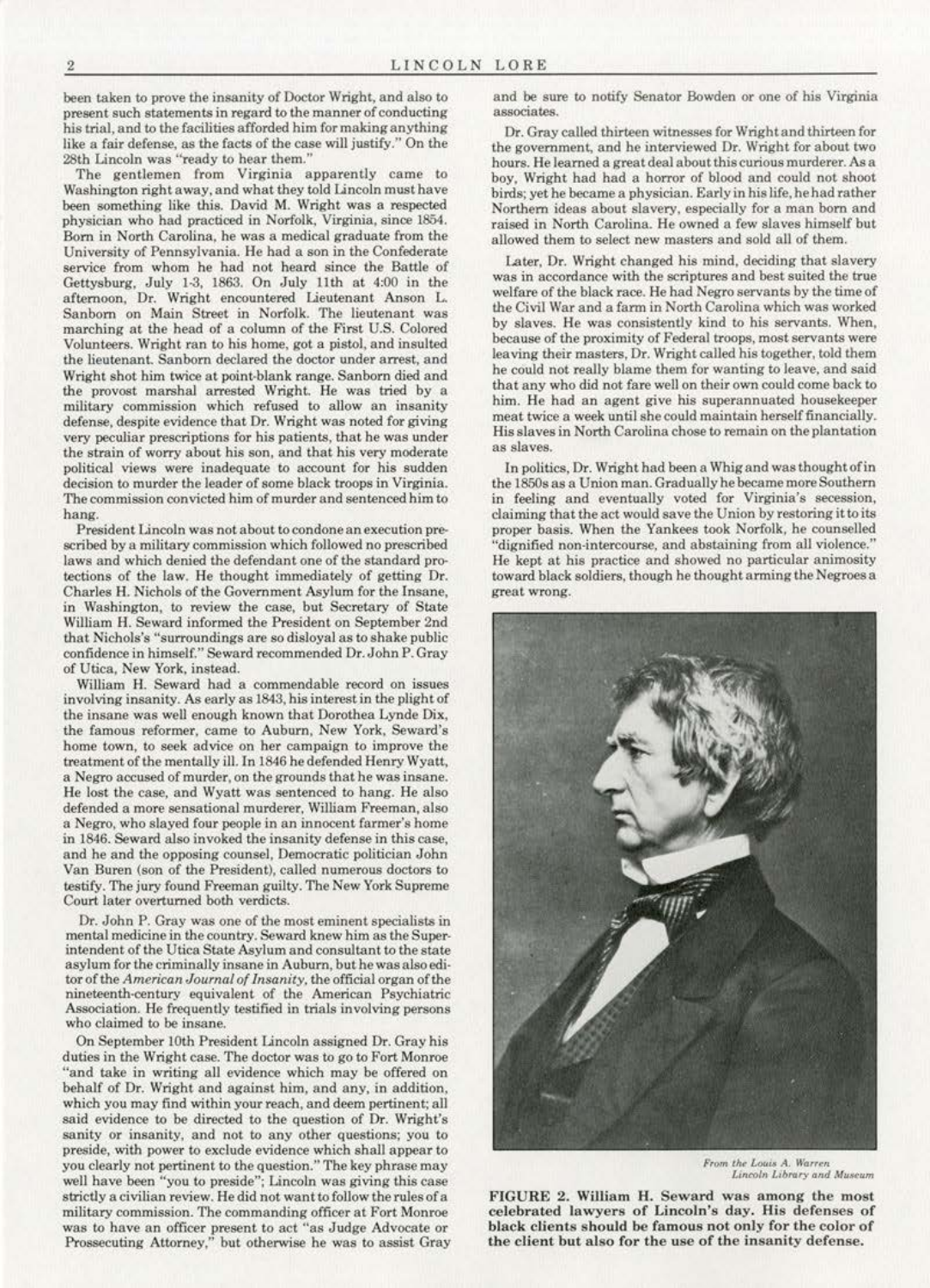

From the Louis A. Warren Lincoln Library and Museum

FIGURE 3. Fort Delaware was one of the infamous "Bastilles of the North." Along with the occasional newspaper editors and Democratic politicians, they usually contained deserters, spies, blockade runners, and a few lunatics.

Dr. Wright had been on the way home to prepare for his daily patient visitation when he saw Lieutenant Sanborn and his black soldiers. He was seized with an "uncontrollable impulse" to kill Sanborn. After the deed was done, Dr. Wright attempted to help Sanborn medically and apparently expressed a wish that the soldiers would bayonet him for his deed.

Wright was not a church member, but he had long read prayers to his family. After his incarceration, he was baptised and received in the church.

Dr. Gray decided that Wright may have acted under an "uncontrollable" impulse but not under an insane impulse. He noted that a government chemist found nothing bizarre about the doctor's prescriptions. Gray cited the facts that Wright had no hallucinations and no previous symptoms of insanity as evidence that the murder was a deliberate act. And Dr. Gray stated flatly that latent insanity which suddenly appears does not disappear immediately after the first insane act. Dr. Wright had appeared perfectly sane in his interview with Gray and throughout his confinement after the crime.

On October 23, 1863, David M. Wright was hanged. President Lincoln had done all he could.

It was not the last time Lincoln would consult Dr. Gray. On March 7, 1864, the President received the papers on the court martial of Lorenzo C. Stewart (alias Shear), a private in the Fourteenth New York Artillery. Stewart had been convicted of desertion and murder (poisoning soldiers). Lincoln asked Judge Advocate General Joseph Holt for a report on the case and on April 14th approved the execution, which was to occur on the 22nd. A petition for clemency from citizens of Elmira, New York, was apparently received in Washington on the 14th. It must have alleged insanity as a mitigating factor, and Lincoln apparently postponed the execution. On the 25th he wrote Dr. Gray again.

President Lincoln gave Gray precisely the same instructions

he had given in the previous case, The result for Private Stewart was different, however. On January 25, 1865, Lincoln commuted his sentence to imprisonment in the penitentiary at hard labor for ten years.

On his last birthday, President Lincoln again considered insanity as a mitigating factor in the case of a man sentenced by court martial, or, more likely, military commission. Dr. Edward Worrell, a citizen of Delaware, had been sentenced to imprisonment for one year for aiding a prisoner to escape from Fort Delaware, one of the notorious "Bastilles of the North." The records are fragmentary, but, apparently, on evidence presented by Judge George P. Fisher that Dr. Worrell was "partially insane," Lincoln had him discharged from Fort Delaware.

Abraham Lincoln was a good lawyer and a humane man, but he was not a philosopher of jurisprudence. He sought justice in the practical ways defined by existing laws. The insanity defense was a part of the legal system within which he practiced as an attorney and which he administered as President. With considerable vagueness and without, as yet, a great deal of philosophical exegesis, that legal system recognized the injustice, as William H. Seward put it in his rare eloquence in defense of William Freeman, "of trying a maniac as a malefactor." Lincoln, as his law partner William H.<br>Herndon recalled, "was a very patient man generally, but if you wished to be cut off at the knee, just go at Lincoln with abstractions, glittering generalities, indefiniteness, mistiness of idea or expression." He "never undertook to fathom the intricacies of psychology," and applied "his powers in the field of the practical." Common sense told him that insane acts were innocent acts. As a lawyer he embraced the insanity defense when it seemed proper. He had more power as President, and he supplied an insanity defense when courts failed to. There was no other way to serve the cause of justice properly.